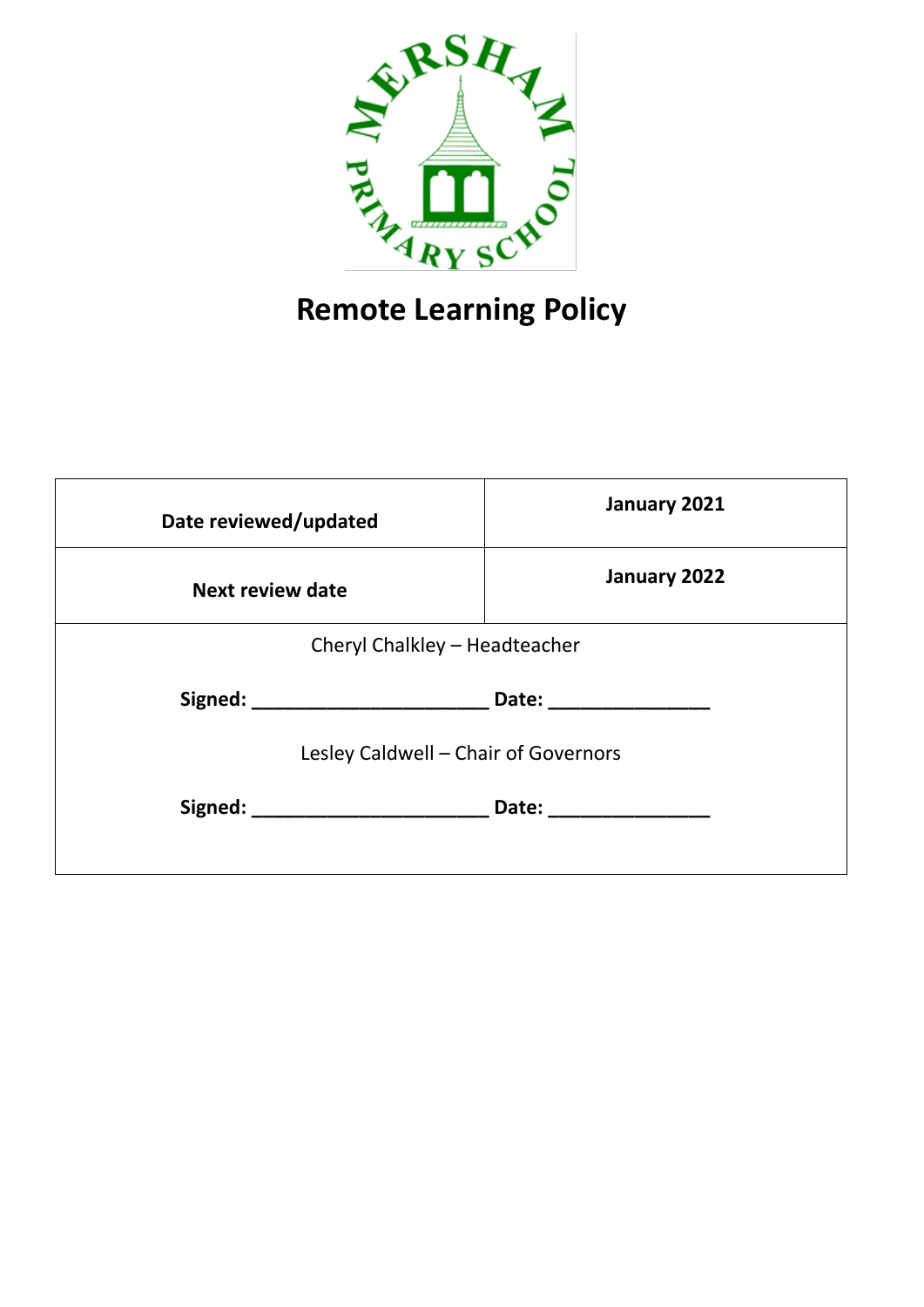# **Contents**

# **1. Aims**

The Governors and Senior Leadership team at Mersham Primary School are fully aware that these are exceptional times. This document seeks to inform and guide families and not impose strict expectations. Each family is unique and because of this, should approach home learning in a way which suits their individual needs. We realise that any circumstances that causes our school to close will affect families in a number of ways. In our planning and expectations, we are aware of the need for flexibility from all sides:

- Parents may be trying to work from home so access to technology as a family may be limited
- Parents may have two or more children trying to access technology and need to prioritise the needs of their children
- Teachers may be trying to manage their home situation and the learning of their own children
- Teachers may be trying to manage teaching both children who are at home and those in school.
- IT systems may not always function as they should
- Children may not respond well to learning from home

This remote learning policy for staff aims to:

- Outline our approach for children that will not be attending school, as a result of government guidance or the closure of a class/phase bubble
- Outline our expectations for staff who may not be attending school due to self-isolation but are otherwise fit and healthy and able to support with the education of our children
- Ensure consistency in the approach to remote learning for pupils who aren't in school
- Provide appropriate guidelines for data protection

This policy is intended to cover the actions the school will take in the following scenarios:

- The event of a total national or local lockdown where school is closed to all but key worker and vulnerable pupils
- The event that a class/bubble closes and pupils must be remotely educated
- The event of a partial lockdown, where classes are attending on a rota basis
- The event of adhoc individual staff and pupil absences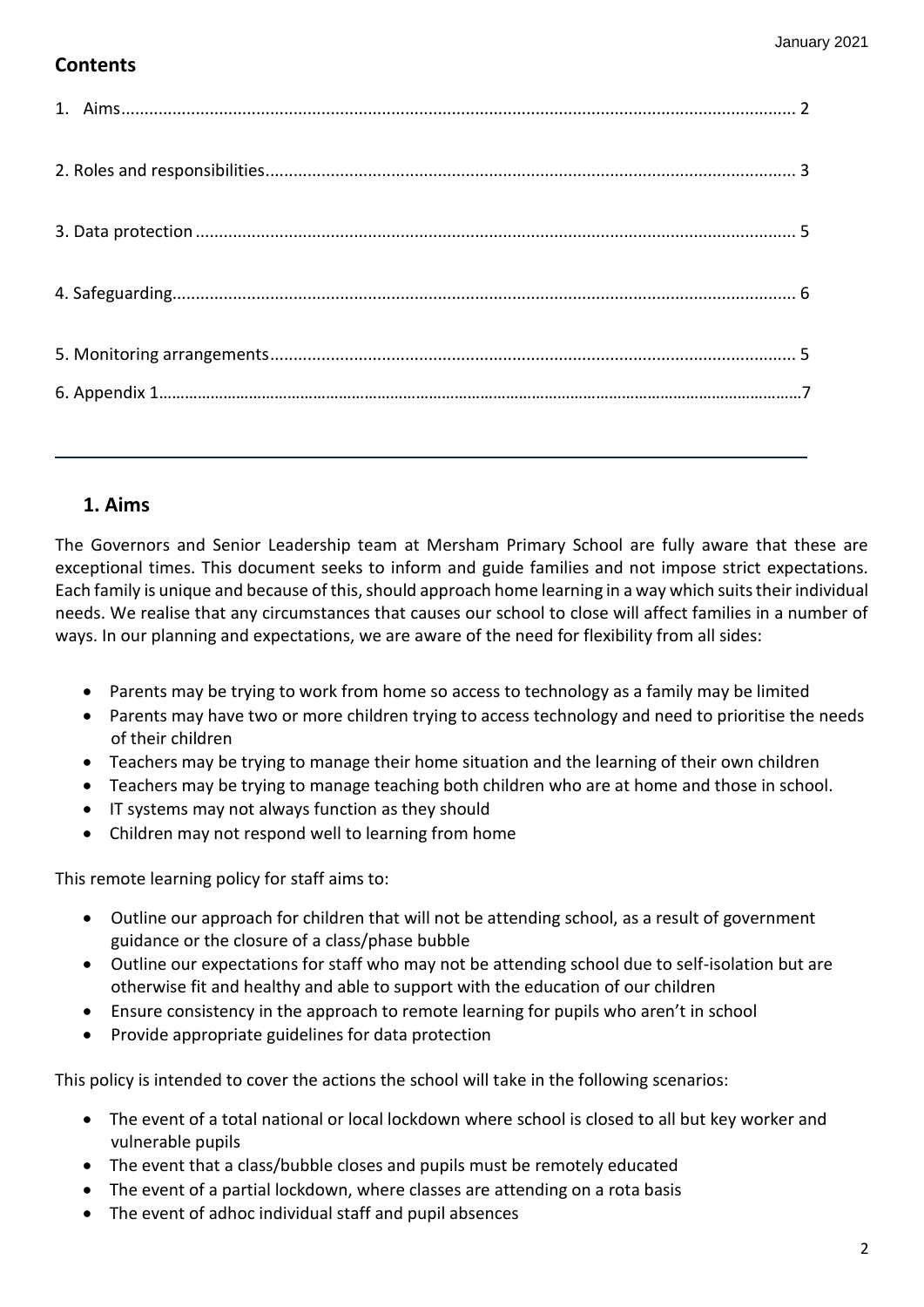#### <span id="page-2-0"></span>**2. Roles and responsibilities**

The content of remote learning provision and the consistency of provision across the school will be monitored by the Senior Leadership Team.

#### **2.1 Teachers**

When providing remote learning, if working from home or school, teachers will be working from home between 8.30am and 3.30pm. They will be available to respond to queries from parents and children on one of our platforms which may include Google classroom, class email or telephone.

If they're unable to work for any reason during this time, for example due to sickness or caring for a dependent, they should report this using the normal absence procedure.

When providing remote learning, teachers are responsible for:

- Setting appropriate learning activities on a regularly agreed basis;
- Ensuring pupils have access to useful resources (including videos, website links etc.) to support their learning;
- Monitoring the completion of work;
- Providing useful feedback on work returned through Google Classroom/Purple Mash
- Respond promptly, within reason, to requests for support from families at home. This should be done through google classroom or by a phone call, ideally within 24 hours.
- Keeping in touch with pupils who aren't in school on a weekly basis via Live Google meet sessions and/or telephone and email.
- Informing SLT/Pastoral of any pupils routinely not accessing work and/or not returning work on time.
- Attending virtual meetings with teachers, parents and pupils ensuring that they:
	- o Dress according to the school dress code Attend meetings from a suitable and appropriate location

If teachers are also working in school, they should arrange with their class support to take some time out to manage the remote learning. If this is not possible, they should speak to their line manager to support with cover.

#### **2.2 Teaching assistants**

When assisting with remote learning/in school childcare, teaching assistants must be available between 8.30am and 3.30pm. If they are unable to work for any reason during this time, for example due to sickness or caring for a dependent, they should report this using the normal absence procedure.

When assisting with remote learning, teaching assistants are responsible for:

 Supporting pupils who aren't in school with learning remotely by providing feedback and additional resources where possible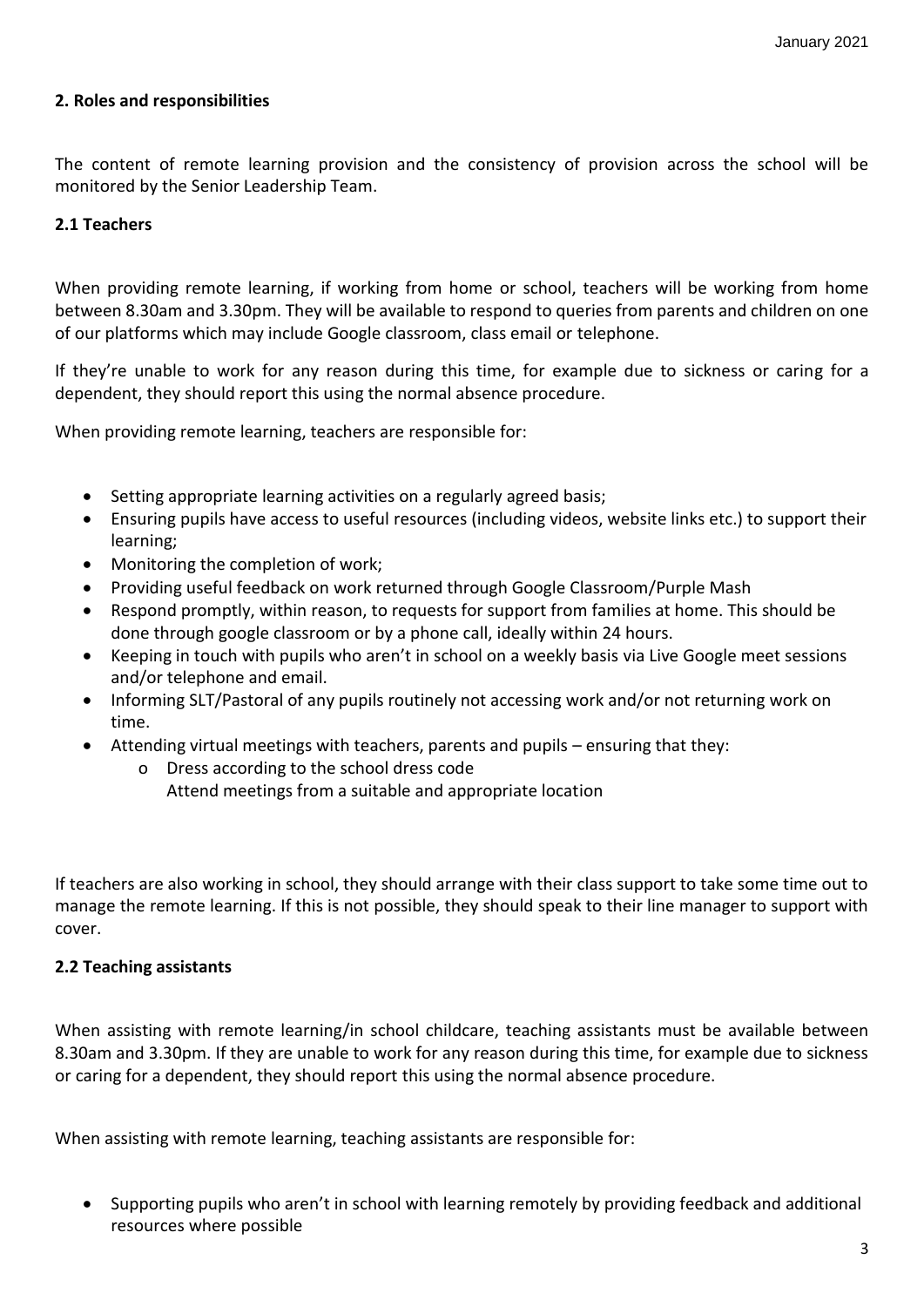Covering their class bubble for short periods of time to allow the class teacher to manage the learning of any children who are self-isolating or awaiting test results under the direction of the class teacher

# **2.3 Subject leads**

Alongside their teaching responsibilities, subject leads are responsible for:

- Supporting teachers in teaching their subject remotely to make sure the work that is set is appropriate and consistent
- Alerting teachers to resources they can use to teach their subject remotely

# **2.4 Senior leaders**

Alongside any teaching responsibilities, senior leaders are responsible for:

- Co-ordinating the remote learning approach across the school
- Monitoring the effectiveness of remote learning through regular meetings with teachers and subject leaders, reviewing work set and seeking feedback from pupils and parents
- Monitoring the security of remote learning systems, including data protection and safeguarding considerations
- Monitoring that pupils without access to effective internet are provided with paper packs of work either in person, by post or through personal delivery;
- Providing opportunities for learning to be shared and celebrated to keep motivation high

# **2.5 Designated safeguarding lead**

Key roles and responsibilities are outlined below in the following policies:

Child Protection:

<http://mersham.kent.sch.uk/wp-content/uploads/2020/10/Child-Protection-Policy-2020-21.pdf>

Covid19 Safeguarding Addendum

[http://www.mersham.kent.sch.uk/wp-content/uploads/2020/04/Safeguarding-Policy-addendum-COVID-](http://www.mersham.kent.sch.uk/wp-content/uploads/2020/04/Safeguarding-Policy-addendum-COVID-19.pdf)[19.pdf](http://www.mersham.kent.sch.uk/wp-content/uploads/2020/04/Safeguarding-Policy-addendum-COVID-19.pdf)

Online Safety Policy

[http://www.mersham.kent.sch.uk/wp-content/uploads/2020/11/Mersham-Online-Safety-November-](http://www.mersham.kent.sch.uk/wp-content/uploads/2020/11/Mersham-Online-Safety-November-2020.pdf)[2020.pdf](http://www.mersham.kent.sch.uk/wp-content/uploads/2020/11/Mersham-Online-Safety-November-2020.pdf)

# **2.6 IT staff**

IT staff are responsible for:

- Fixing issues with systems used to set and collect work
- Helping staff and parents with any technical issues they're experiencing
- Reviewing the security of remote learning systems and flagging any data protection breaches to the data protection officer
- Assisting pupils and parents with accessing the internet or devices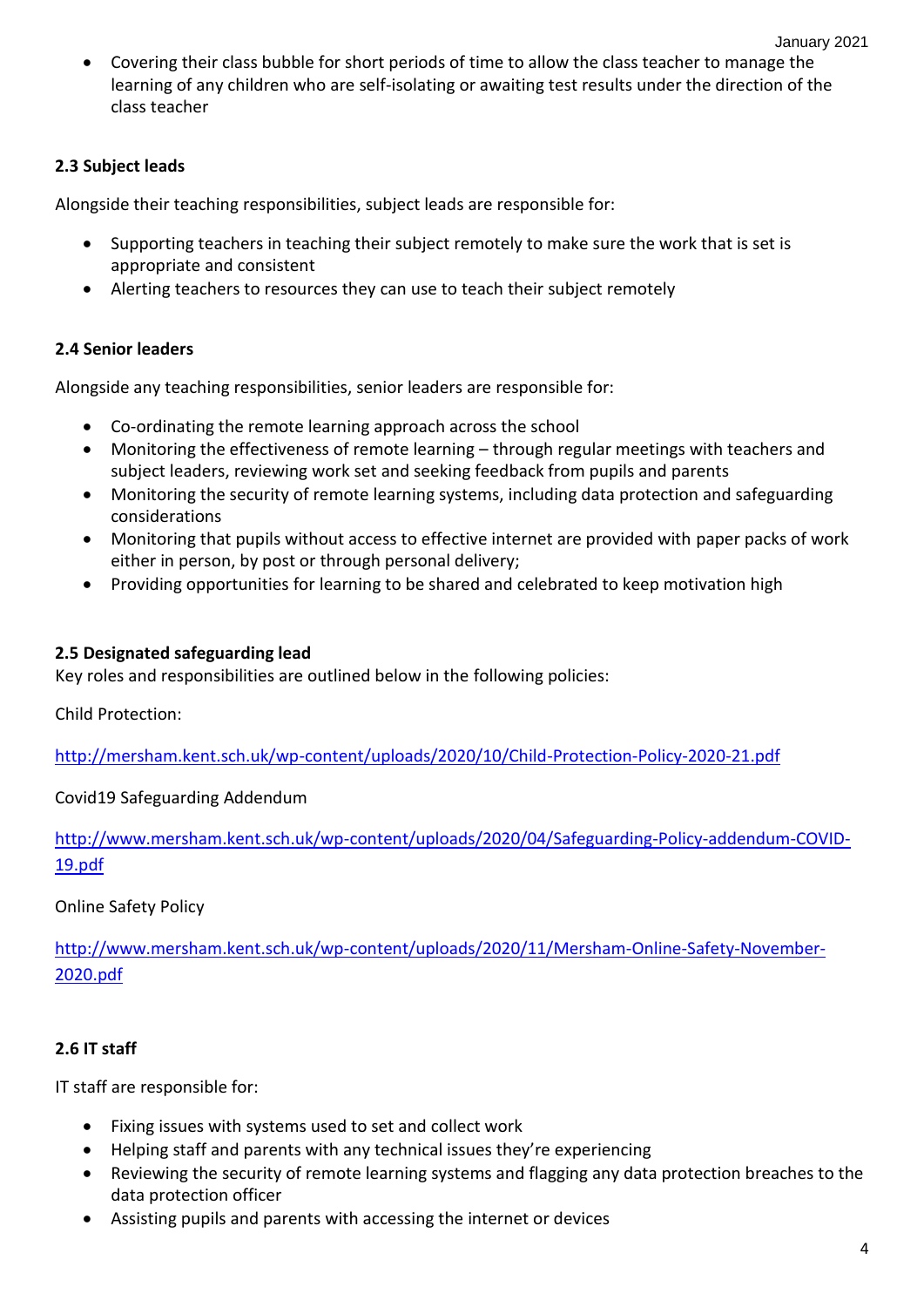# **2.7 SENCO**

The SENCO is responsible for:

- Coordinating the provision for pupils with SEND across the school
- Monitoring the engagement levels of pupils with SEND
- Liaising with parents and other family members to ensure their wellbeing and help them to access available support networks

#### **2.8 Pupils and parents**

Staff can expect pupils learning remotely to:

- Be contactable during the school day although we do not expect them to be sat in front of a device for the entire day
- Log on to Google classrooms to take part in 'remote learning' sessions regularly (if the whole class is isolating at home)
- Seek help if they need it, from teachers or teaching assistants
- Alert teachers if they're not able to complete work

#### **Staff can expect parents with children learning remotely to:**

- Make the school aware if their child is sick or otherwise can't complete work
- Seek help from the school if they need it
- Be respectful when making any complaints or concerns known to staff
- Understand that every effort will be made by staff to ensure that work is set promptly on appropriate platforms but the school cannot guarantee that the chosen platforms will work on all devices. Should accessing work be an issue, parents should contact us promptly and alternative solutions will be made available to ensure continuity of learning (e.g. paper copies of work). These will be discussed on a case-to-case basis.

#### **2.9 Governing body**

The governing board is responsible for:

- Monitoring the school's approach to providing remote learning to ensure education remains as high quality as possible
- Ensuring that staff are certain that remote learning systems are appropriately secure, for both data protection and safeguarding reasons

#### <span id="page-4-0"></span>**3. Data protection**

#### **3.1 Accessing personal data**

When accessing personal data for remote learning purposes:

- Data can be accessed securely via SIMS.
- The school may provide staff with a laptop or iPad to use where possible.

#### **3.2 Processing personal data**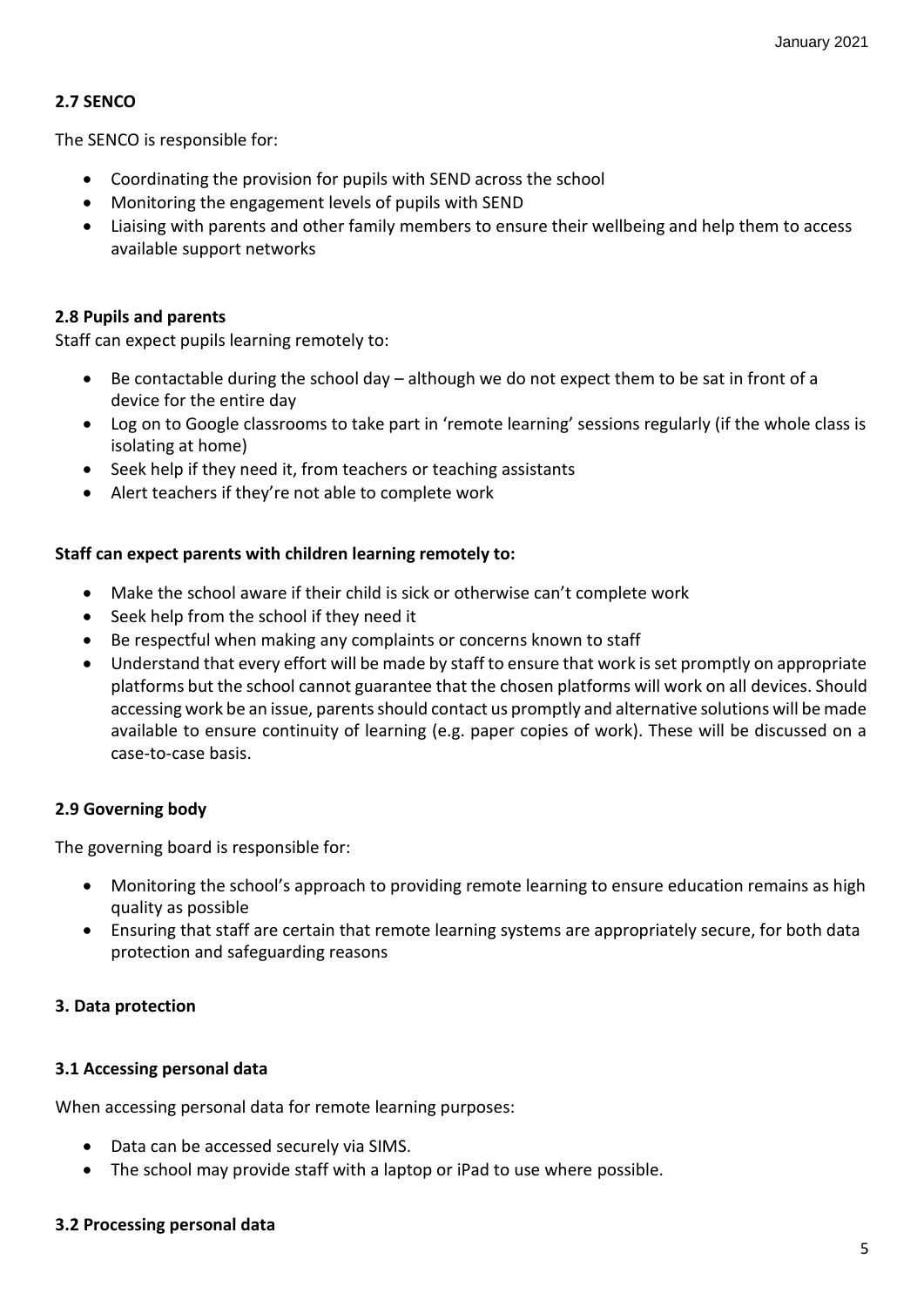Staff members may need to collect and/or share personal data such as email addresses and telephone numbers as part of the remote learning system. As long as this processing is necessary for the school's official functions and is part of our internal systems, individual permission is not required.

However, staff are reminded to collect and/or share as little personal data as possible online and ensure it is removed or deleted when no longer required.

# **3.3 Keeping devices secure**

All staff members will take appropriate steps to ensure their devices remain secure. This includes, but is not limited to:

- Keeping the device password-protected  $-$  strong passwords are at least 8 characters, with a combination of upper and lower-case letters, numbers and special characters (e.g. asterisk or currency symbol)
- Ensuring the hard drive/memory stick is encrypted this means if the device is lost or stolen, no one can access the files stored on the hard drive by attaching it to a new device
- Making sure the device locks if left inactive for a period of time
- Not sharing the device among family or friends
- Keeping operating systems up to date always install the latest updates

# **4. Safeguarding**

Child Protection:

<http://mersham.kent.sch.uk/wp-content/uploads/2020/10/Child-Protection-Policy-2020-21.pdf>

Covid19 Safeguarding Addendum

[http://www.mersham.kent.sch.uk/wp-content/uploads/2020/04/Safeguarding-Policy-addendum-COVID-](http://www.mersham.kent.sch.uk/wp-content/uploads/2020/04/Safeguarding-Policy-addendum-COVID-19.pdf)[19.pdf](http://www.mersham.kent.sch.uk/wp-content/uploads/2020/04/Safeguarding-Policy-addendum-COVID-19.pdf)

Online Safety Policy

[http://www.mersham.kent.sch.uk/wp-content/uploads/2020/11/Mersham-Online-Safety-November-](http://www.mersham.kent.sch.uk/wp-content/uploads/2020/11/Mersham-Online-Safety-November-2020.pdf)[2020.pdf](http://www.mersham.kent.sch.uk/wp-content/uploads/2020/11/Mersham-Online-Safety-November-2020.pdf)

Please see the latest Keeping Children Safe in Education guidance from the DfE:

[https://assets.publishing.service.gov.uk/government/uploads/system/uploads/attachment\\_data/](https://assets.publishing.service.gov.uk/government/uploads/system/uploads/attachment_data/file/912592/Keeping_children_safe_in_education_Sep_2020.pdf) file/912592/Keeping children safe in education Sep 2020.pdf

# **5. Monitoring arrangements**

This policy will be reviewed regularly to reflect changing guidance and updates during the pandemic and beyond. Feedback will be gathered from staff, parents and pupils and used to adapt the remote learning provision from the school.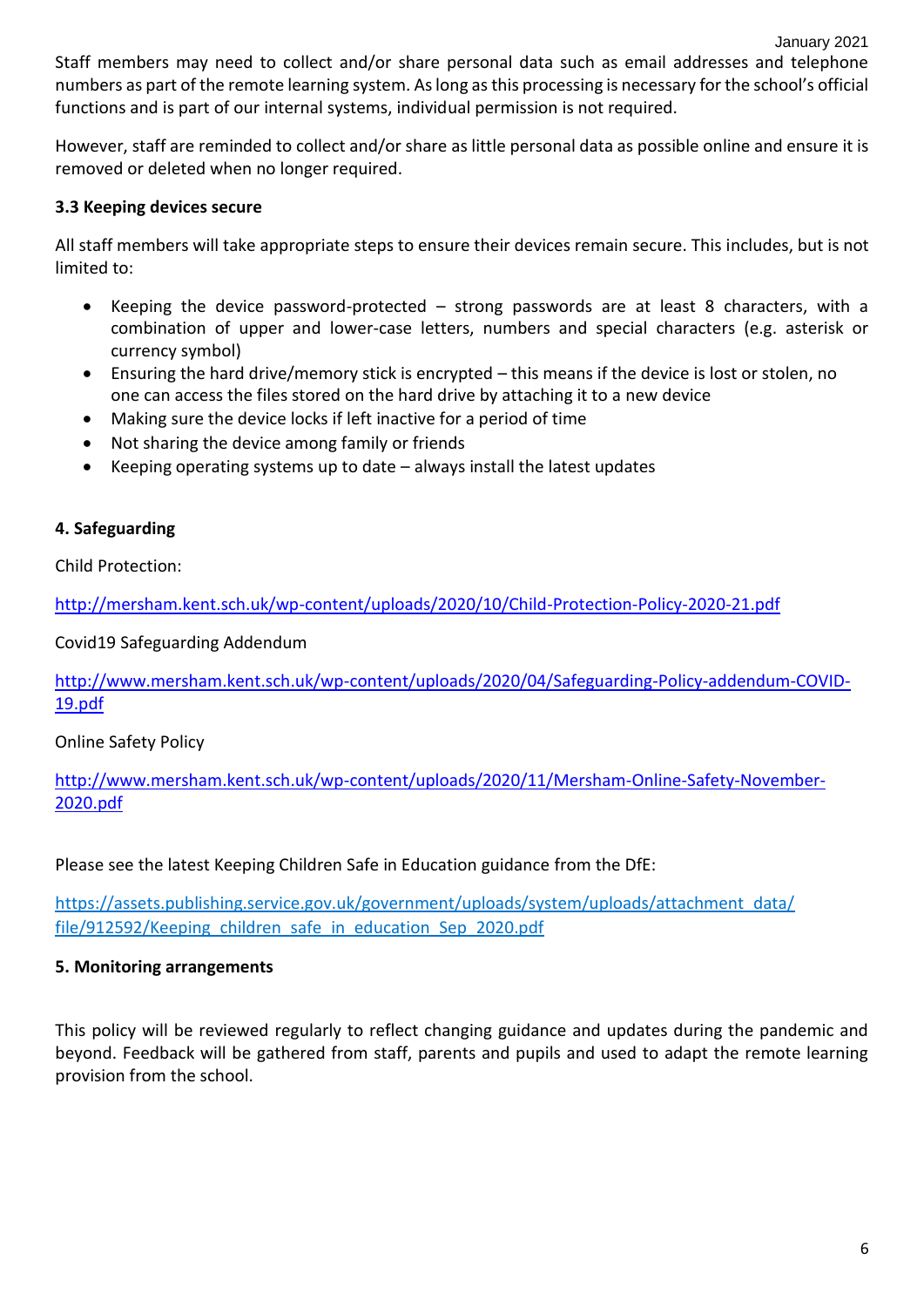

# **APPENDIX 1 (see also Acceptable Use Policies) Acceptable Use Policy (AUP) for Remote Learning and Online Communication**

The Remote Learning Acceptable Use Policy (AUP) is in place to safeguarding all members of Mersham Primary School when taking part in remote learning following any full or partial school closures.

# **Leadership Oversight and Approval**

1. Remote learning be delivered using:

Google Classroom, Purple Mash, Times Tables Rockstars, Home Learning Packs (emailed or hard copy if needed), secure class emails, phone calls and/or Parentmail. For the purpose of this policy, this home learning combination will be referred to as the *Mersham Home Learning Offer.* This offer has been assessed and approved by the headteacher

- 2. Staff will only use school managed accounts with learners and/or parents/carers.
	- Use of any personal accounts to communicate with learners and/or parents/carers is not permitted.
		- $\circ$  Any pre-existing relationships or situations which mean this cannot be complied with will be discussed with Cheryl Chalkley Designated Safeguarding Lead (DSL).
	- Staff will use work provided equipment where possible e.g. a school laptop, tablet, or other mobile device.
- 3. Online contact with learners and/or parents/carers will not take place outside of the operating times as defined by SLT:
	- $\bullet$  8:30M 3:30PM

# **Data Protection and Security**

- 4. Any personal data used by staff when delivering remote learning **(such as email addresses/phone numbers)** will be processed and stored with appropriate consent and in accordance with our data protection policy. Any documents containing such sensitive information will be password protected.
- 5. All remote learning and any other online communication will take place in line with current school confidentiality expectations as outlined in GDPR and Code of Conduct policies.
- 6. Only members of the school community will be given access to the *Mersham Home Learning Offer***.**
- 7. Access to the *Mersham Home Learning Offer* will be managed in line with current IT security expectations as outlined in Online Safety Policy, Safeguarding and AUP Policy.
- 8. Alternative approaches and will be provided to those who do not have access to sufficient ICT at home.
- 9. Parental consent is in place for the use of Google Classroom and parents have been made aware of Google's use of personal data and information.